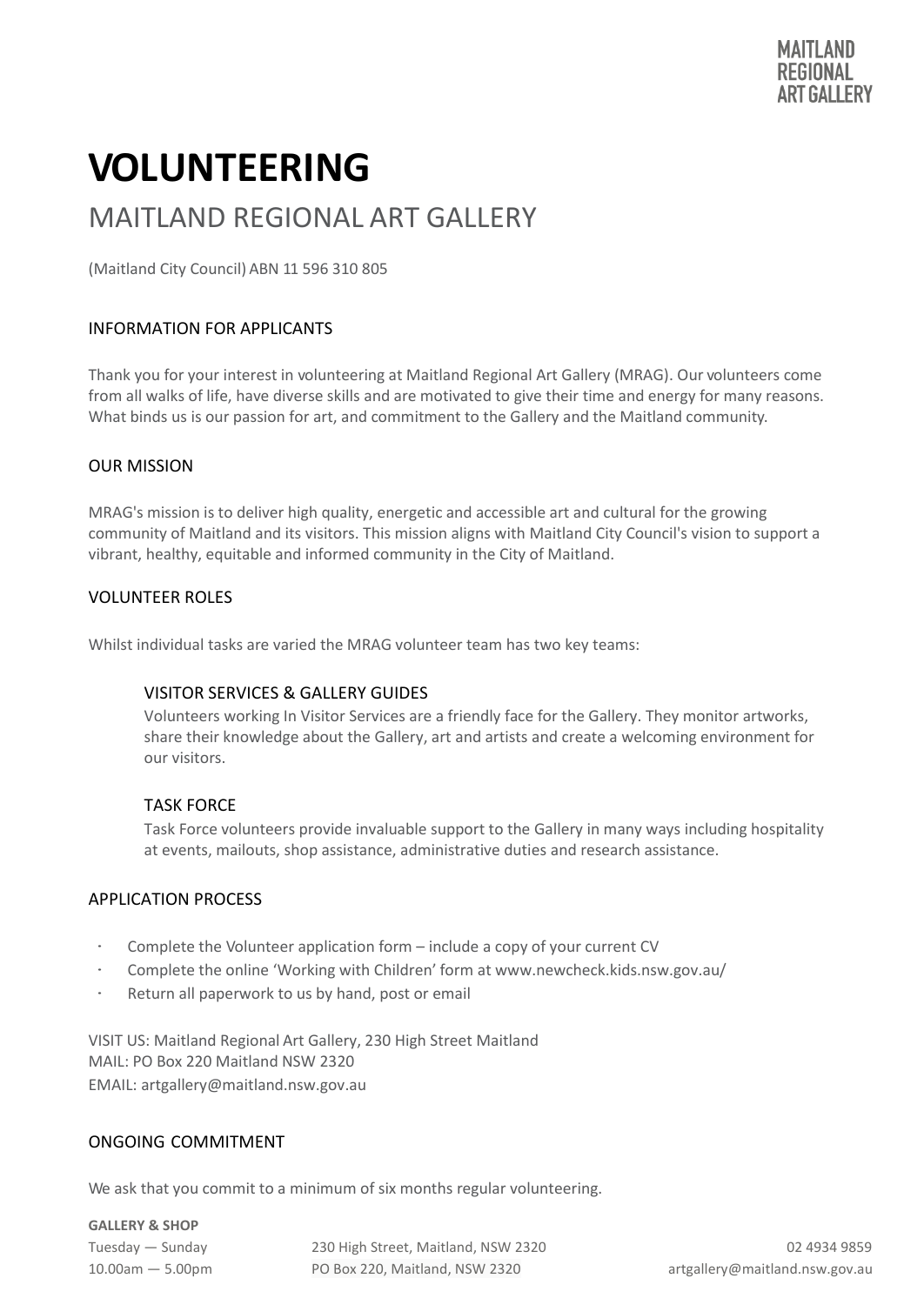| <b>MAITLAND REGIONAL ART GALLERY VOLUNTEER</b> |                                                                                                                                                                                                               |  |  |
|------------------------------------------------|---------------------------------------------------------------------------------------------------------------------------------------------------------------------------------------------------------------|--|--|
| <b>ORGANISATION</b>                            | Maitland Regional Art Gallery                                                                                                                                                                                 |  |  |
| <b>POSITION TITLE</b>                          | Volunteer                                                                                                                                                                                                     |  |  |
| <b>VOLUNTEER CONTACT</b>                       | Maree Skene, Visitor Engagement Officer                                                                                                                                                                       |  |  |
| <b>PHONE</b>                                   | 02 4934 9859                                                                                                                                                                                                  |  |  |
| <b>EMAIL</b>                                   | artgallery@maitland.nsw.gov.au                                                                                                                                                                                |  |  |
| PLACEMENT                                      | Ongoing                                                                                                                                                                                                       |  |  |
| COMMITMENT                                     | Minimum three (3) to six (6) hours per month                                                                                                                                                                  |  |  |
| <b>DESCRIPTION</b>                             | In your role as a volunteer you will be expected to:                                                                                                                                                          |  |  |
|                                                | Be an active member of the Gallery team; maintain our high stand of quality<br>customer service to our visitors ensuring they enjoy their experience                                                          |  |  |
|                                                | Be a source of information; keep informed on the events and exhibitions at<br>the Gallery and share this information with visitors                                                                            |  |  |
|                                                | Be an MRAG Ambassador and act as advocates for the Gallery                                                                                                                                                    |  |  |
| <b>BENEFITS</b>                                | Working in an enthusiastic team environment, get to know more about the region's<br>history, meet new people as you greet and guide them through the gallery, meet<br>artists and learn about visual culture. |  |  |
| <b>TRAINING</b>                                | Attend an initial induction and orientation session as well as training updates and                                                                                                                           |  |  |
|                                                | sessions as requested.                                                                                                                                                                                        |  |  |
| <b>SKILLS</b>                                  | A successful applicant will possess the following qualities:                                                                                                                                                  |  |  |
|                                                | Proficiency in the English Language                                                                                                                                                                           |  |  |
|                                                | Basic computer skills are preferable but not required                                                                                                                                                         |  |  |
|                                                | Exceptional communication skills                                                                                                                                                                              |  |  |
|                                                | A strong ability to multitask                                                                                                                                                                                 |  |  |
|                                                | Must be punctual                                                                                                                                                                                              |  |  |
|                                                | Willing to undertake a variety of tasks as needed                                                                                                                                                             |  |  |
|                                                | Must be able to work with minimal supervision and as part of a team                                                                                                                                           |  |  |
|                                                | Ability to commit to assigned shifts                                                                                                                                                                          |  |  |
|                                                | Friendly and outgoing personality<br>$\ddot{\phantom{0}}$                                                                                                                                                     |  |  |
|                                                | High standard of personal presentation<br>$\bullet$                                                                                                                                                           |  |  |
| <b>VOLUNTEER SCHEDULE</b>                      | Volunteers are expected to commit to a minimum of one shift a month as required.                                                                                                                              |  |  |
| <b>START DATE</b>                              | Ongoing                                                                                                                                                                                                       |  |  |
| <b>END DATE</b>                                | Ongoing                                                                                                                                                                                                       |  |  |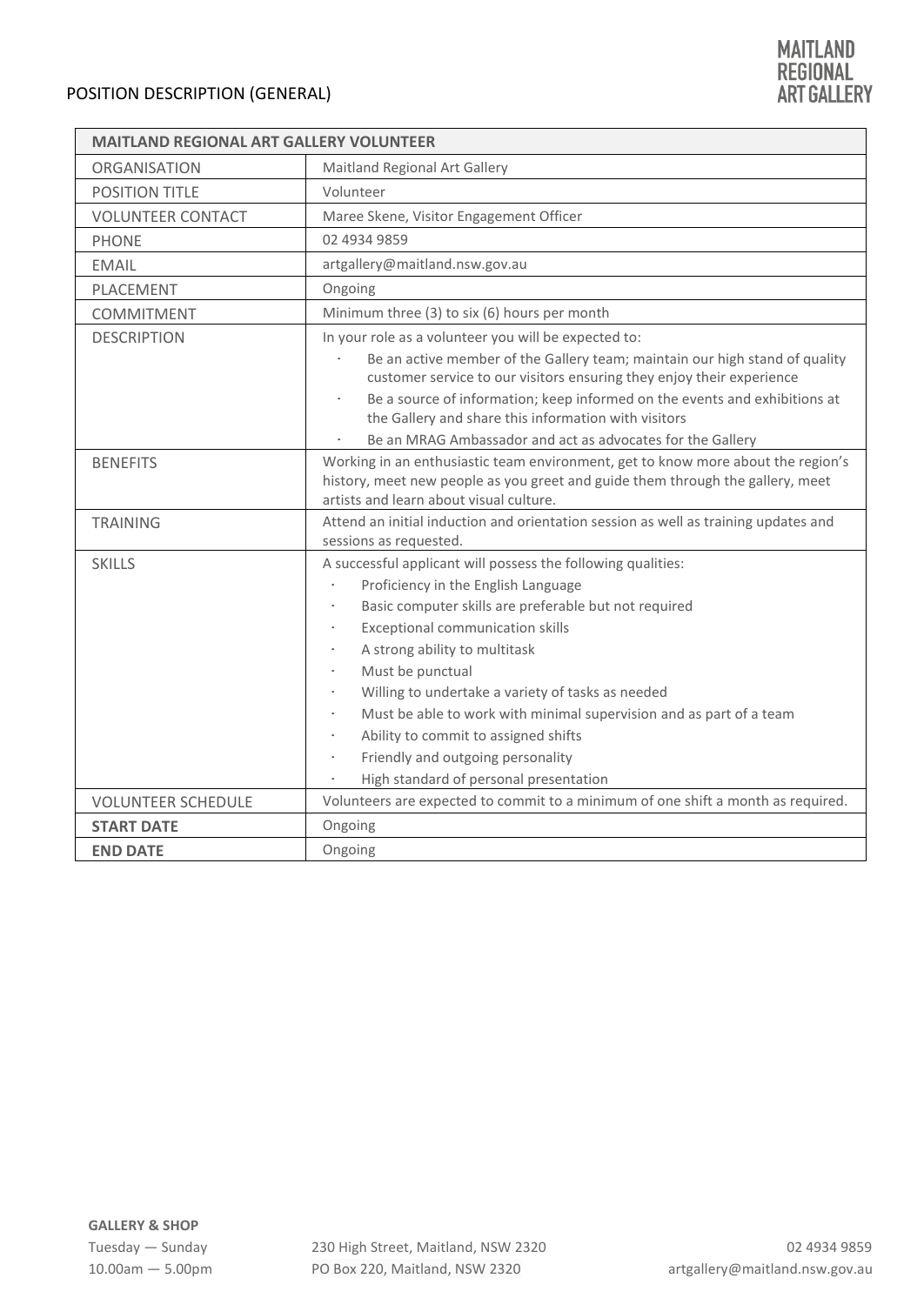

## **VOLUNTEER APPLICATION FORM**

Information provided in this form will be treated as confidential. It is deemed to be personal information and therefore covered by privacy legislation. The information will not be used for any purpose other than its stated intent and will only be made available to relevant authorised officers within Council.

MRAG is unable to accommodate volunteer hours linked to a Centrelink commitment.

Please return your completed form to Maitland Regional Art Gallery.

#### APPLICANT DETAILS

| APPLICANTS FULL NAME                                                   |  |                   |  |
|------------------------------------------------------------------------|--|-------------------|--|
| POSTAL ADDRESS                                                         |  |                   |  |
|                                                                        |  |                   |  |
| <b>TOWN/CITY</b>                                                       |  | <b>POSTCODE</b>   |  |
| <b>MOBILE</b>                                                          |  | <b>HOME PHONE</b> |  |
| DATE OF BIRTH (FOR WORKING WITH CHILDREN CHECK<br><b>VERIFICATION)</b> |  |                   |  |
| EMAIL                                                                  |  |                   |  |

#### VOLUNTEER WORK DESIRED

MRAG aims to link volunteers with roles that match their interests and skills. What are you hoping to contribute to while volunteering, or are there any particular skills or areas of expertise you would like to share?



The following are the main areas where volunteers are required; number in order of preference from 1 to 4.

| VISITOR SERVICES (INVIGILATION) | <b>SPECIAL EVENTS</b> |  |
|---------------------------------|-----------------------|--|
| <b>EDUCATION AND WORKSHOPS</b>  | <b>GUIDING</b>        |  |

#### AVAILABILITY

Please circle days and times that you would generally be available.

| MORNING | AFTERNOON          | EVENING        |                 |        |          |        |
|---------|--------------------|----------------|-----------------|--------|----------|--------|
| WEEKLY  | <b>FORTNIGHTLY</b> | <b>MONTHLY</b> |                 |        |          |        |
| MONDAY  | <b>TUESDAY</b>     | WEDNESDAY      | <b>THURSDAY</b> | FRIDAY | SATURDAY | SUNDAY |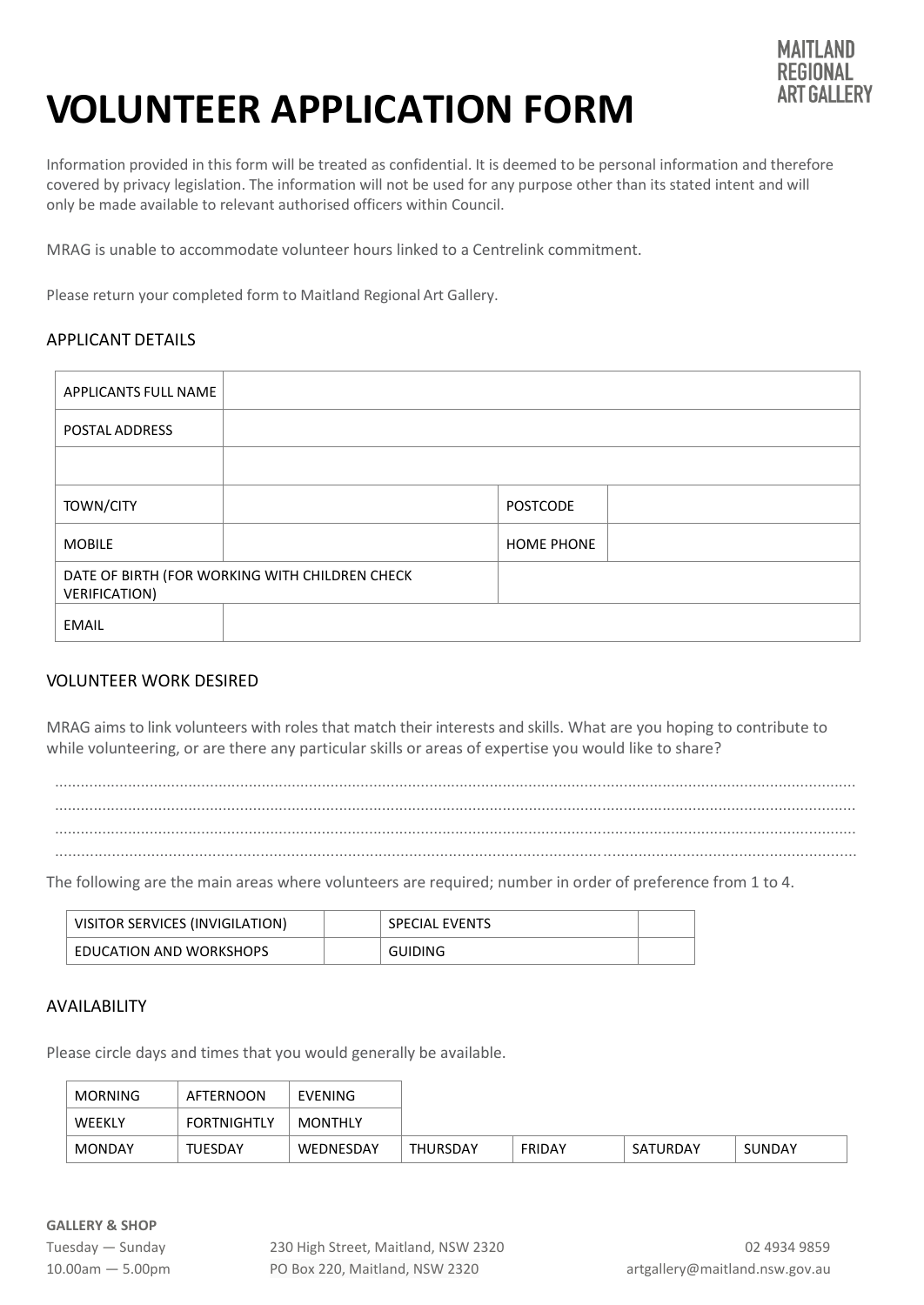|                                                           | 1. Please provide a brief summary of current or previous occupation/work experiencee     |            | <b>REGIONAL</b> |
|-----------------------------------------------------------|------------------------------------------------------------------------------------------|------------|-----------------|
|                                                           | 2. Why would you like to volunteer at Maitland Regional Art Gallery?                     |            |                 |
| 3. Please provide details of any previous volunteer work. |                                                                                          |            |                 |
| 4. What computer skills do you have?                      |                                                                                          |            |                 |
| 5. Do you speak a language other than English?            |                                                                                          |            |                 |
|                                                           | 6. Is there anything that could affect your ability to perform certain tasks?            |            |                 |
|                                                           | 7. Do you have a Responsible Service of Alcohol (RSA) Certificate (RSA)?                 | YES<br>NO. |                 |
|                                                           |                                                                                          |            |                 |
|                                                           | Please supply two personal referees who can be contacted during business hours (9am-5pm) |            |                 |
|                                                           |                                                                                          |            |                 |
|                                                           |                                                                                          |            |                 |
| Please supply details of an emergency contact             |                                                                                          |            |                 |
|                                                           |                                                                                          |            |                 |

**MAITLAND**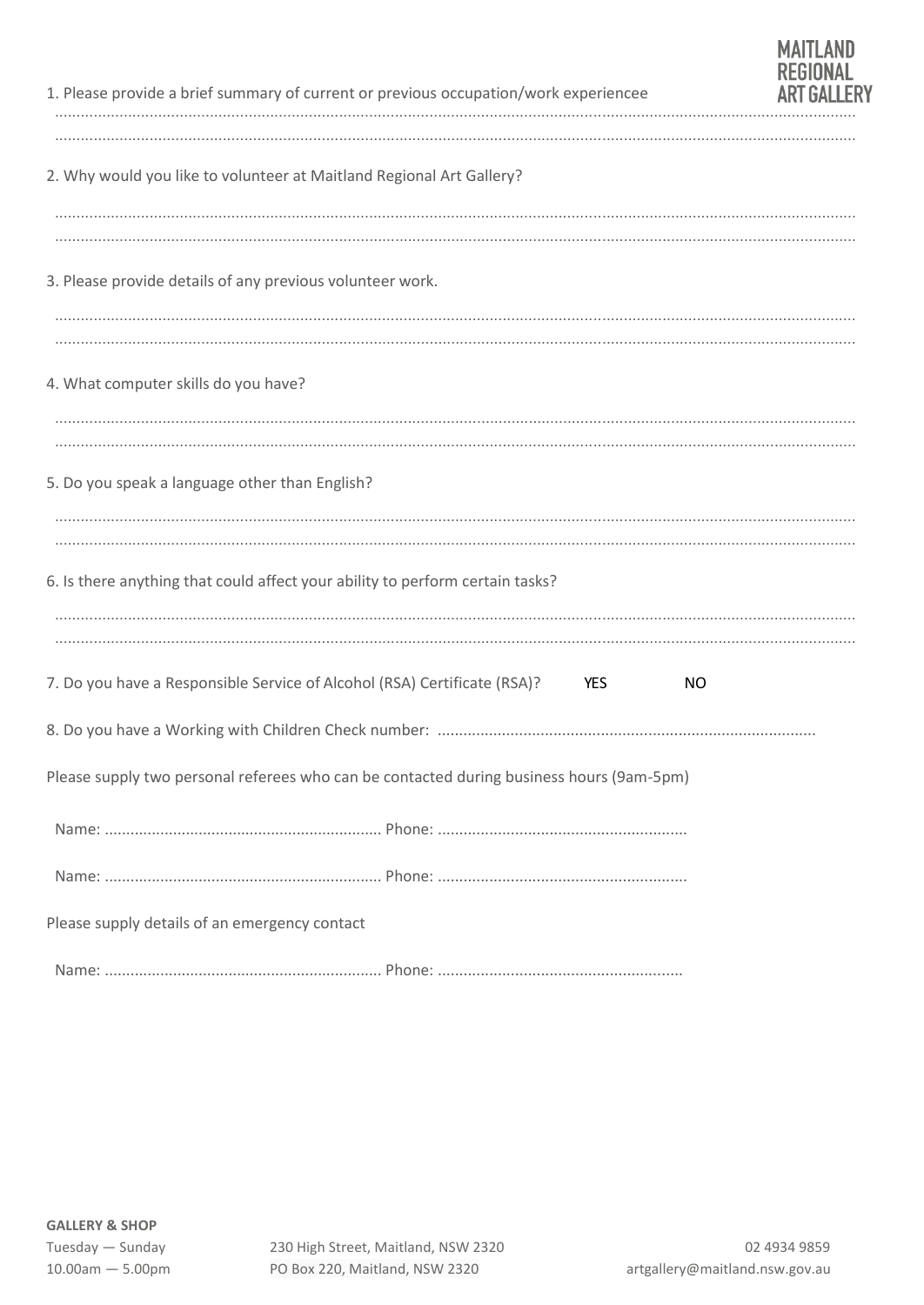Is your commitment to volunteering at MRAG connected with outside organisations such as employment agencies, Centrelink or any other like agency?



#### YES NO

If you are volunteering with the elderly, people with disability, youth and/or children, you may be required to consent to Council undertaking a criminal record check. Are you willing to give permission to undertake the check?

YES NO

Please attach a copy of your CV to this application

SIGNATURE...............................................................................DATE........./........./..........